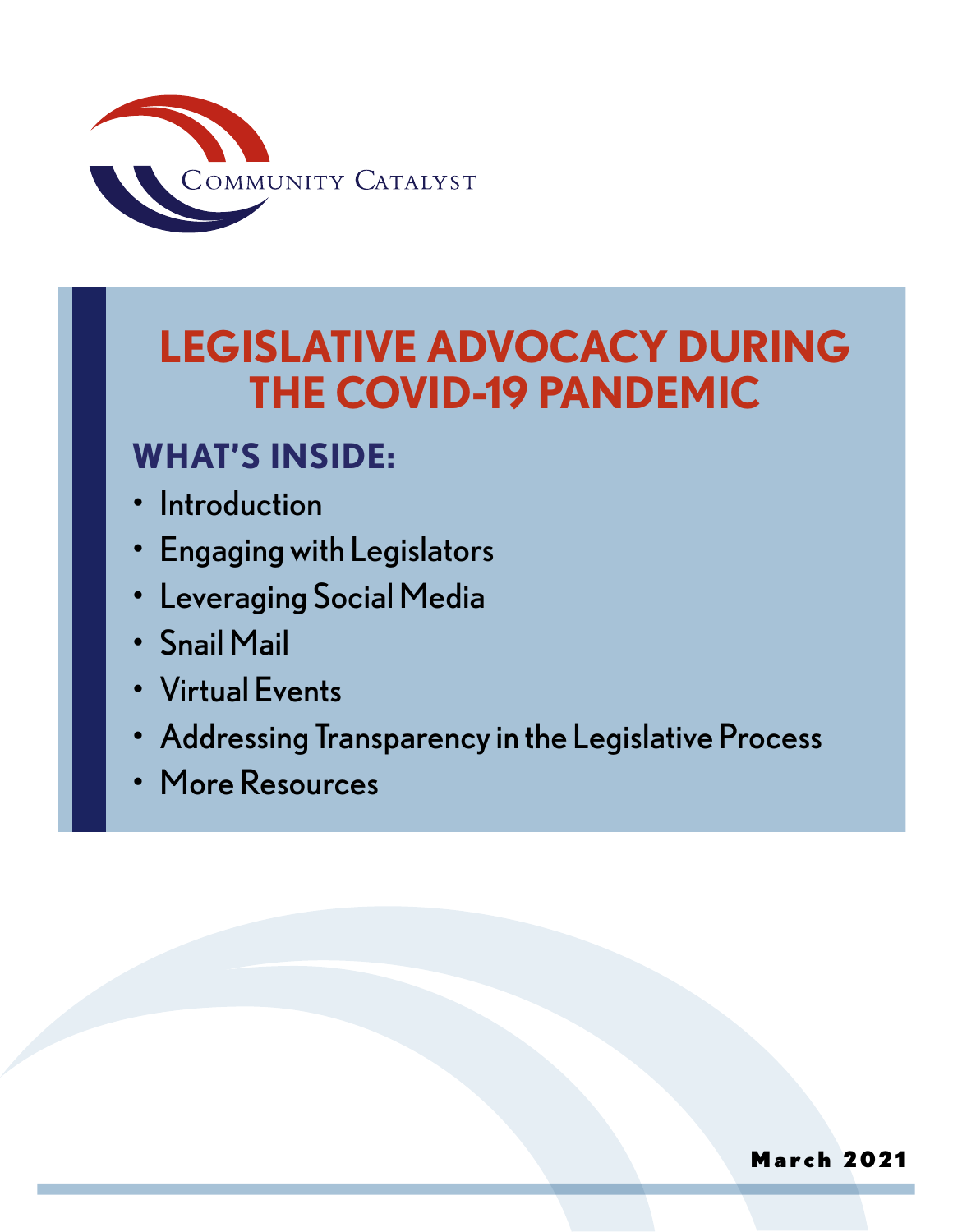# **INTRODUCTION**

Since the COVID-19 pandemic began, state advocates have adapted their legislative advocacy strategies over and over again. Typical approaches, like holding in-person rallies, turning out swaths of people to testify at the State House, and hosting community meetings with policymakers and constituents all of a sudden became impossible or unsafe. Some state legislatures remain entirely remote, others cycle between offering remote options and holding in-person hearings, and others still have chosen to do their work entirely in-person without putting in place effective safety measures, disregarding public health. In all fifty states, advocates have been forced to morph their strategies to continue to lift up the priorities of those most affected while keeping themselves, their partners, and the community members they work with safe. It has required significant rethinking of the ways to partner with legislative champions while coming up with strategies to hold other lawmakers accountable to constituent needs.

Advocates have been nimble and creative, coming up with unique ways to continue to work towards health justice in unprecedented times. We also want to acknowledge that barriers to engaging with policymakers are not new, especially for people with disabilities whose accessibility needs have long been disregarded. The pandemic, in conjunction with the lack of responsiveness from lawmakers, has exacerbated these barriers. Still, advocates persist.

This toolkit captures advocacy best practices put into place throughout the pandemic. We hope that, as we move through 2021 legislative sessions, it will give you a sense of what others have tried and found to be successful. We imagine that strategies will continue to emerge that allow advocates to thoughtfully engage with decision makers, elevate the voices of consumers and ensure that people stay safe as we weather the pandemic for a second winter. We will continue to update this resource with innovative approaches, recognizing that there is indeed a learning curve from one month to the next.

### **ENGAGING WITH LEGISLATORS: EFFECTIVE LEGISLATIVE ADVOCACY TACTICS DURING THE PANDEMIC**

For some advocates, the increased reliance on digital technology has made it easier to connect with some legislators, whether through a Zoom call or a virtual town hall. For the majority of advocates, though, it has become far more challenging to connect with a majority of their policymakers. Below are some examples of ways advocates have pushed through these barriers. Whether leveraging social media, going back to the basics and sending snail mail, or holding a vast array of virtual events, advocates have utilized these tactics to successfully engage with policymakers.

### **LEVERAGING SOCIAL MEDIA**

Social media provides an avenue for advocates to engage with legislators and to apply public pressure. Many legislators and their staff members are active on social media platforms like Twitter, Facebook, and Instagram. It can be advantageous for advocates to track what social media platforms their legislators and their legislators' staff members are most active on. From there, advocates can create targeted social media campaigns.

#### **State Example: Illinois**

Advocates in Illinois saw the need to for constituents to directly reach their legislators after their typical means of engagement were limited due to the pandemic. The [Protect Our Care Illinois](https://protectourcareil.org/) coalition used Facebook Live to hold a [town](https://www.facebook.com/events/663830544389536)  [hall,](https://www.facebook.com/events/663830544389536) where advocates shared consumer stories with legislators. To ensure that legislators would attend to directly hear the challenges their constituents were facing, Protect Our Care Illinois invited lawmakers to speak at the event.

The town hall was a success, and Protect Our Care then utilized Facebook Live to hold another type of event – this time a celebratory [press conference.](https://www.facebook.com/events/263801821374430) Following their successful campaign to make Illinois the first state in the country to expand health care to low-income, immigrant seniors, Protect Our Care connected with legislators to hold this press conference, alerting these 'invited guests' to the opportunity to engage with a large number of constituents simultaneously. By using

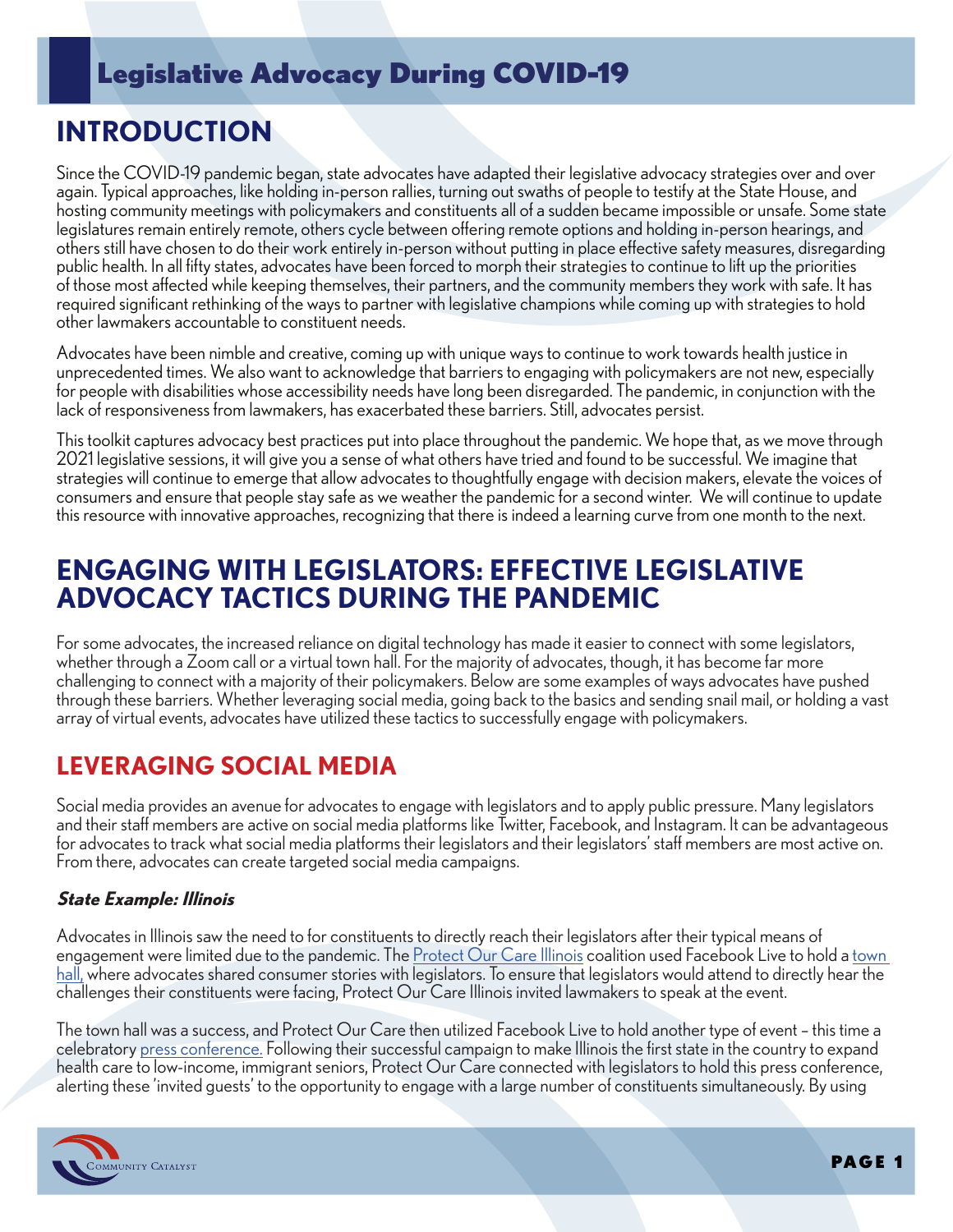Facebook Live, advocates added multiple 'hosts' of the event, allowing the event to be publicized to all of the followers of each account. Advocates effectively leveraged their coalition – digitally – by utilizing this Facebook feature.

Below are some suggestions and a sample event agenda for advocates looking to host a similar Facebook Live town hall-style event.

#### **Before the Town Hall:**

1. Invite legislative champions.

- This is an opportunity to ask your allies to invite other lawmakers to speak at the event. Often legislative champions are the most effective at connecting advocates to other lawmakers who they have not established relationships with.
- In the invitation include the following: length of time you are asking them to speak for (ex. "We are hoping that you could spend 3-5 minutes discussing X issue"), a tentative agenda, and Zoom link & directions (if applicable).

2. Invite consumers, storytellers, and other advocates. This is an opportunity for people to share their stories directly with lawmakers.

3. Be mindful of the length of the event. Advocates noted that lawmakers and constituents are more likely to attend and stay for the entirety of the event if it is shorter (1-1.5 hours max)



#### **Sample Facebook Live Town Hall Event Agenda:**

#### **1. Opening remarks**

- The host can begin by briefly contextualizing the call.
- Questions to consider: What is the objective of the call? What is the political context of the call?
- Agenda overview: what to expect during the call, speaker lineup

#### **2. Speakers**

- **Lawmakers** 
	- Advocates have noted that lawmakers are more likely to attend town hall-style events when they are invited to speak at the beginning of the event.
- Consumers, storytellers, advocates

#### **3. Closing remarks**

Reiterate the priorities for consumers, invite attendees to become more involved, thank lawmakers and storytellers





Nonprofit Organization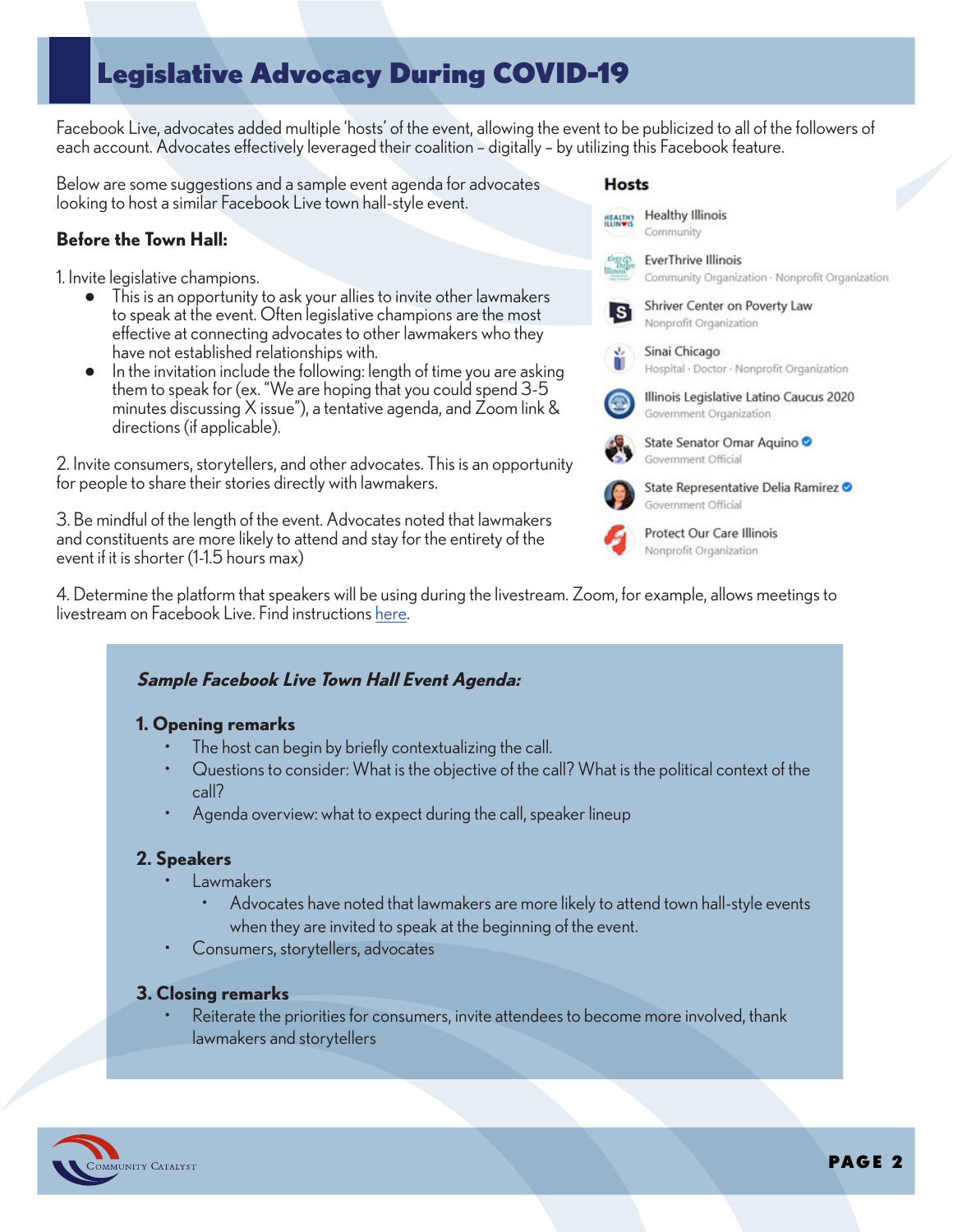The [Paid Sick Time Chicago coalition](http://sicktimechicago.org/) utilized YouTube and TikTok – two video-sharing platforms – to [virtually deliver a](https://www.youtube.com/watch?v=T0SAZSS8nwQ&t=1s)  [petition](https://www.youtube.com/watch?v=T0SAZSS8nwQ&t=1s) calling on Illinois state leaders to pass legislation for paid sick days. By employing this tactic, the Paid Sick Time Chicago coalition was able build energy among advocates by actively involving them in this campaign. We look forward to seeing how advocates continue to use platforms like TikTok to elevate their work and apply public pressure on lawmakers. Please reach out to Rachel (rkorkodilos@communitycatalyst.org) if you are using TikTok, or similar platforms in innovative ways during the pandemic.

For advocates at Georgians for a Healthy Future [\(GHF](http://healthyfuturega.org/)), they took on an entirely new approach to fundraising this year with their, Give 'Em Health Virtual Trivia Night. A teams-driven, interactive trivia competition, hosted over Zoom the event included categories such as Health Care Current Events, Health on Film/TV and Health Care Quotes. GHF thought it was critical to include fun pop culture references, that way everyone from the average consumer to the biggest policy wonk could feel included. In addition to clever categories and questions, the GHF team featured special guests via video questions. GHF was able to reach out to some state legislators to record short messages of support for the organization and to read the question and reveal the answer. The highlight was their [question](https://drive.google.com/file/d/1DaNeKSsk7eH6_WNqRVSx5Ncj9s7RNxw3/view?fbclid=IwAR2CfXdRzXR13iN7SwQ_otfr5hNA1emB8X75vNbWftEm5jxk0s63umnlmgw) and [answer](https://drive.google.com/file/d/1iJoKhojILfpZ01DhC8zGxKxjj94OPkPf/view?fbclid=IwAR2lsFInRhyjBsuttQ2kK87fA5cxUYCNAznETc4Qg7sBxkZZamh2M6DFXzM) from former Surgeon General Dr. David Satcher. GHF's advice: guest speakers are happy to help if you make it easy and give them clear instructions.

With solicitation of sponsors as well as individual ticket sales, the event grossed \$8000, surpassing their initial goals. They found that specific asks of individuals to sponsor or support (or to at least purchase a ticket) were more successful and that they had more success with corporate asks than in previous years. The night was hosted by an event company that GHF

contracted with; the additional support helped the event run smoothly and allowed GHF staff to enjoy themselves.

### **SNAIL MAIL**

Along with digital communications, advocates are going back to the basics and sending mail to legislators in creative ways.

#### **State Example: Texas**

[#SickOfItTX](https://sickofittx.com/) started off their legislative session with a [postcard campaign,](https://sickofittx.com/postcards-for-healthcare/) with the goal to send each of the 181 members of the Texas legislature at least 50 handwritten postcards emphasizing why Texans needs Medicaid expansion. #SickOfItTX delivered over 9,000 postcards and stamps to advocates, who wrote their own messages and in turn sent postcards to lawmakers. Throughout this campaign – which made it clear to state leaders that this is the time to extend health coverage to working Texans who can't afford it – advocates employed a variety of innovative strategies to sustain engagement.

Campaign organizers provided multiple ways



for people to obtain postcards that would then be sent. Those interested could request postcards and stamps using this [google form.](https://docs.google.com/forms/d/e/1FAIpQLSdpQE5s04Fu1COpLb887W6Kg9UDimQBD03q80zxOjS7V5MIaA/viewform) In addition to this google form, #SickOfItTX provided a [toolkit](https://docs.google.com/document/d/1BZEVsign2U922B48Q9YtFWMwtkQG6xl8TJEtv3ME8JQ/edit) with [postcards to print out at home](https://drive.google.com/file/d/1SACz6ltS380VIKaoJ5OGKHTk-e9arurj/view). This toolkit also provide clear step-by-step instructions on obtaining, writing, and sending the postcards, as well as messaging guidance. This comprehensive toolkit made it easier for people to participate in the campaign.

For those interested in connecting with health care advocates and other postcard writers, #SickOfItTX hosted postcard writing parties on Zoom. They also provided guidance to those interested in hosting their own postcard writing parties.

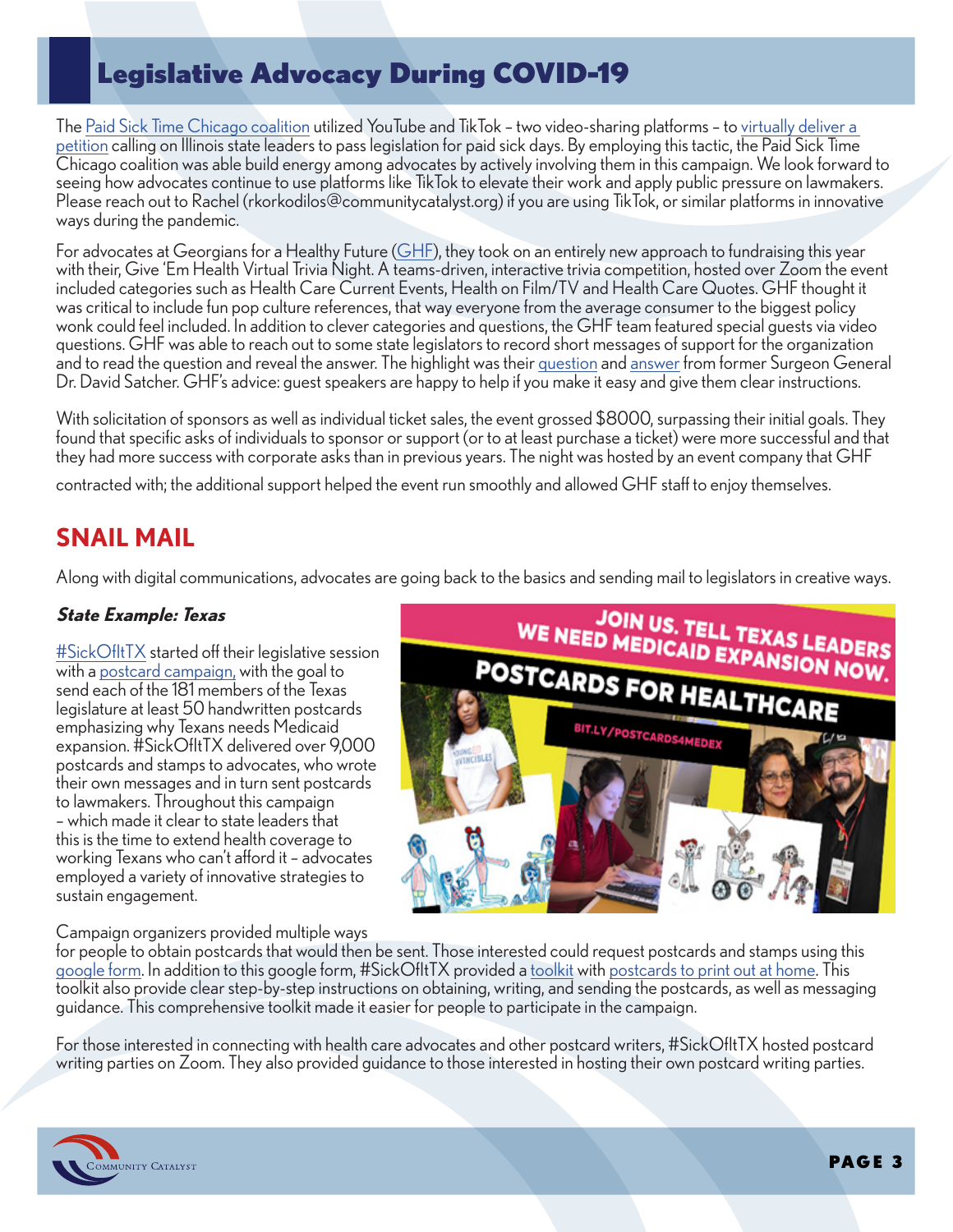### **VIRTUAL EVENTS**

As virtual events have become more commonplace – and necessary due to the pandemic –advocates have tried many different virtual event formats.

#### **State Example: #SickOfItTX**

In May, the  $\frac{\text{#Sickoff}}{\text{HX}}$  campaign – a non-partisan coalition of advocates fighting for expanded health care coverage, led by th[e Texas Organizing](https://organizetexas.org/)  [Project,](https://organizetexas.org/) the [Children's Defense Fund – Texas,](https://cdftexas.org/) and [Every Texan](https://everytexan.org/) – hosted [the first-ever Virtual Rally](https://www.facebook.com/watch/live/?v=1148945835442284)  [for Medicaid expansion](https://www.facebook.com/watch/live/?v=1148945835442284) in partnership with 20 local and statewide advocacy groups. Advocates promoted the rally through their supporter bases, emails, social media, and phone banking efforts. The rally called on the state of Texas and Governor Abbott specifically to take immediate action to expand Medicaid. The event, hosted on Zoom and simultaneously livestreamed on Facebook, featured powerful testimonials from Texans living in the coverage gap, state lawmakers, and advocates. During the rally, organizers made several direct asks to supporters watching and generated



hundreds of constituent letters and tweets targeting Governor Abbot. The rally now has over 27,000 views as advocates host a recording of the rally on their website for new supporters to watch.

As 2021 legislative sessions carry on, Community Catalyst will continue to take note and record innovative strategies that advocates across the country are employing to successfully advocate for health justice.